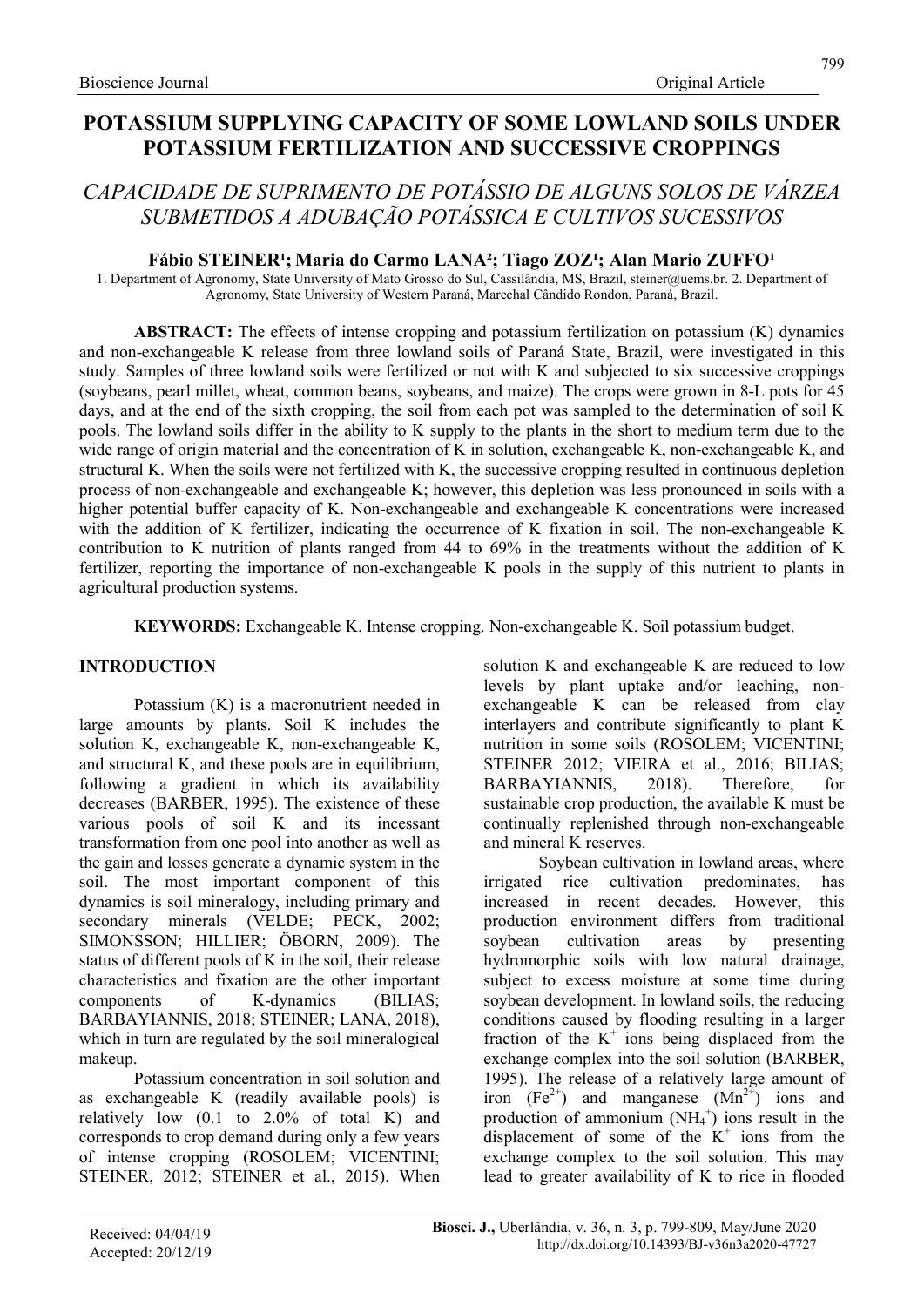soils, as reported by Fraga et al. (2009). This increased diffusion rate of K in the soil may result in the contribution from the structural K of feldspars and micas, and K retained in the interlayer of some 2:1 clay mineral. These pools are considered as nonexchangeable and can be an important source of this nutrient to plants (ROSOLEM; VICENTINI; STEINER, 2012; STEINER; LANA, 2018). Therefore, understanding the mechanisms that involve release and fixation of K in the soil is important because soils may contain widely variable pools of K that are potentially mobilized by chemical weathering of soil minerals (SIMONSSON; HILLIER; ÖBORN, 2009).

Rosolem, Machado, and Ribeiro (1988) found that when the exchangeable K concentration is less than 60 mg  $kg^{-1}$  there is the release of K from non-exchangeable sources, and these sources would be responsible for the K nutrition of plants, and the maintenance of appropriate levels of soil exchangeable K. In upland soils of Paraná, Brazil, Steiner and Lana (2018) reported that nonexchangeable K contribution to K nutrition of plants was up to 73% of K taken up in a successive cropping system. In lowland soils of Rio Grande do Sul, Brazil, Fraga et al. (2009) concluded that nonexchangeable K contribution to the K nutrition of rice plants ranged 12 to 72% in the treatments no fertilized and fertilized with K, respectively. Borkert et al. (1997) observed a marked decrease in soil exchangeable K concentration during successive years of soybean crops and reported that it would be necessary to apply at least  $80 \text{ kg ha}^{-1} \text{ yr}^{-1}$  of  $\text{K}_2\text{O}$  to

maintain soil exchangeable K concentrations and avoid depletion of this nutrient soil reserves.

The contribution of non-exchangeable K to plant-available  $K^+$  can be estimated by intensive cropping of plants in the pot (FRAGA et al., 2009; ROSOLEM; VICENTINI; STEINER, 2012; STEINER; LANA, 2018). However, it is unknown the contribution of these pools of K on plant nutrition in the lowland soils of Paraná, Brazil. In this sense, this study aimed to evaluate the effects of intensive cropping and potassium fertilization on K dynamics and non-exchangeable K release from three lowland soils of Paraná State, Brazil.

#### MATERIAL AND METHODS

Pots experiments were carried out in greenhouse conditions in Marechal Cândido Rondon, Paraná, Brazil (24º31' S, 54º01' W, and altitude of 420 m) to study the effects of intense cropping and K fertilization on K dynamics and non-exchangeable K release in lowland soils of Southern Brazil.

Surface samples (0.00–0.20 m) from three lowland soils of Paraná State, Brazil (designated Alf, Ert, and Ept) were collected in areas under native vegetation or ancient reforestation in the Paraná State, Brazil. These soils were selected by presenting a wide variation in the original material (Table 1). Soils were classified according to the Brazilian System of Soil Classification (SANTOS et al., 2018) and compared with Keys to USDA Soil Taxonomy (SOIL SURVEY STAFF, 2014) (Table 1).

| Soil | Brazilian soil classification <sup>†</sup> USDA soil taxonomy <sup>††</sup> Parent material |                    |                                 | Municipality       |         |
|------|---------------------------------------------------------------------------------------------|--------------------|---------------------------------|--------------------|---------|
| Alf  | Plintossolo Háplico                                                                         | Typic Plinthaqualf | $Shale^{(1)}$                   | Ponta Grossa       |         |
| Ert  | Gleissolo Háplico                                                                           | Typic Endoaquert   | Alluvial sediments              | Marechal<br>Rondon | Cândido |
| Ept  | Cambissolo Háplico                                                                          | Typic Fragiudept   | Furnas sandstone <sup>(2)</sup> | Ponta Grossa       |         |

Table 1. Classification, parent material and sampling site of the three lowland soils used in the experiments.

<sup>†</sup> Brazilian soil classification (SANTOS et al., 2018). <sup>††</sup> Approximate equivalence to USDA soil taxonomy (Soil Survey Staff, 2014); <sup>(1)</sup> Shales and siltstones dark gray, very micaceous, laminated, with intercalated sandstones; <sup>(2)</sup> White sandstones, micaceous, feldspathic, with kaolinitic matrix and cross-bedding with conglomeratic levels.

The physical and chemical properties of the soils were determined by adopting standard procedures (TEIXEIRA et al., 2017), and some characteristics are shown in Table 2. Soil pH in water was measured potentiometrically in a 1:2.5 (soil:water) suspension using a combined calomel reference glass electrode. Organic matter was quantified by oxidation with potassium dichromate in the presence of sulfuric acid, followed by titration with ammonium Fe(II) sulfate. P and K were

extracted by the Mehlich-1 solution (HCl 0.05 mol  $L^{-1}$  + H<sub>2</sub>SO<sub>4</sub> 0.0125 mol L<sup>-1</sup>) in a soil:solution ratio of 1:10, with 5 min of stirring time in a horizontal shaker at 120 oscillations per minute and settling for 16 h. Ca and Mg were extracted by 1 mol  $L^{-1}$  KCl solution in a soil:solution ratio of 1:10, with shaken for 15 min on a reciprocating shaker at 120 oscillations per minute and standing overnight (16 h) and determined by atomic absorption spectrophotometry. Exchangeable Al was extracted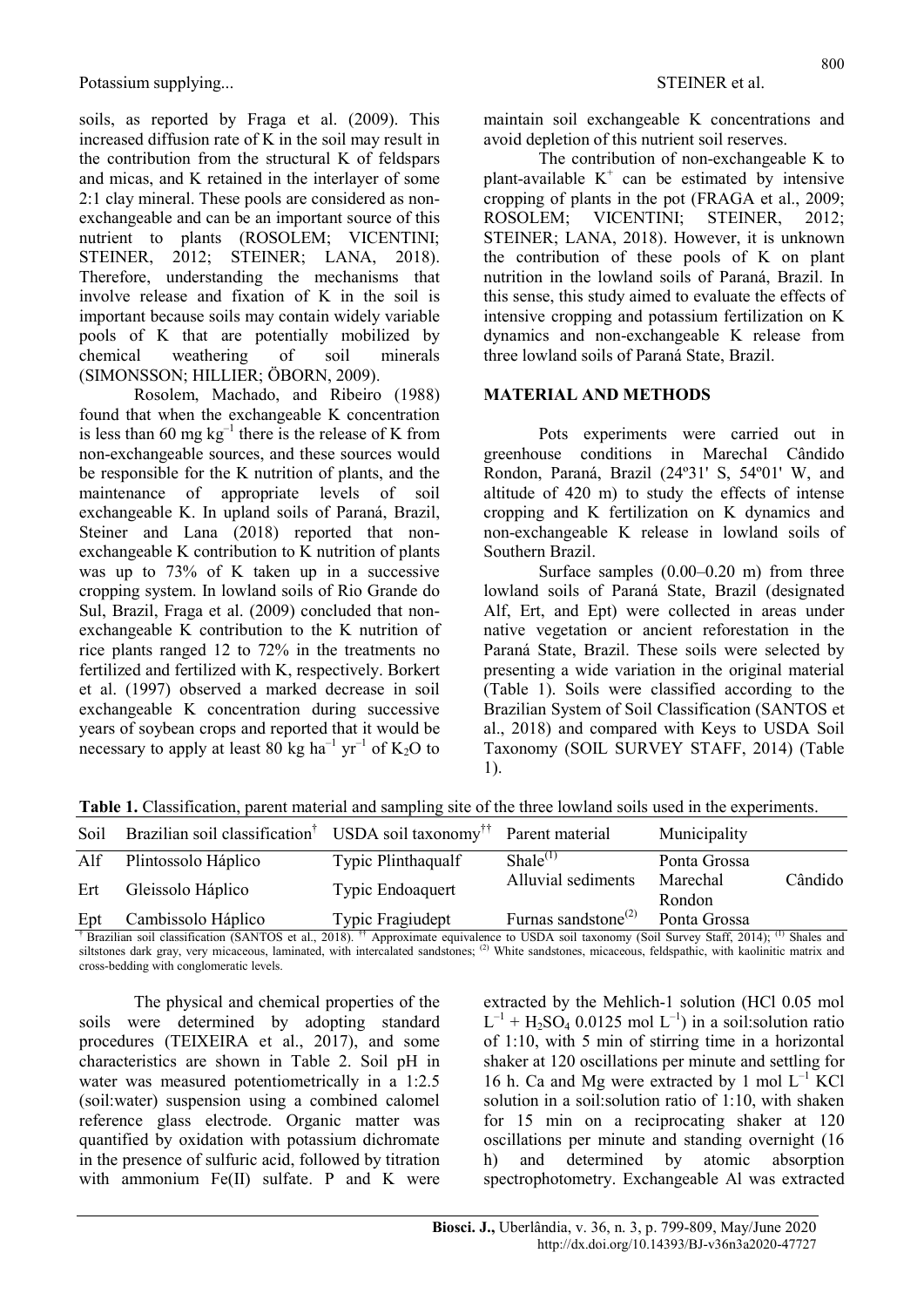by 1 mol  $L^{-1}$  KCl solution and determined by titration with  $0.025$  mol  $L^{-1}$  ammonium hydroxide. Cationic exchange capacity (CEC) was estimated by the summation method (CEC =  $Ca + Mg + K + H +$ Al). The particle size analysis was performed by the pipette method, based on the decantation speed of different soil particles after dispersion in 0.015 mol  $L^{-1}$  (NaPO<sub>3</sub>)<sub>6</sub>.NaO/1 mol  $L^{-1}$  NaOH by overnight shaking. The bulk density measured by the graduated cylinder method. The Fe and Al contents,

associated with the secondary minerals, were extracted using a 9 mol  $L^{-1}$  H<sub>2</sub>SO<sub>4</sub> solution (1:20) soil:solution ratio), and Si was removed with NaOH from the residue of the acid attack. Contents of Fe and Al were determined using flame atomic absorption spectrophotometry and Si was quantified by gravimetry and expressed in the form of oxides to calculate the weathering index by the molar ratio  $Ki = (\frac{6}{5} \cdot 60) / (\frac{6}{6} Al_2O_3/102).$ 

Table 2. Some physicochemical properties of the three lowland soils used in the experiments.

| Soil | pH                              | OM                                     | P               |                     | $K^+$        | $Ca^{2+}$        | $Mg^{2+}$                      | $\overline{A}$ 1 <sup>3+</sup> | <b>CEC</b>                                               | V   | $K_{S}$     | PBC <sup>K</sup> |
|------|---------------------------------|----------------------------------------|-----------------|---------------------|--------------|------------------|--------------------------------|--------------------------------|----------------------------------------------------------|-----|-------------|------------------|
|      |                                 | $g \text{ dm}^{-3}$                    | $mg \, dm^{-3}$ |                     |              |                  |                                |                                | cmol <sub>c</sub> dm <sup>-3</sup> --------------------- |     | $\%$ ------ |                  |
| Alf  | 3.8                             | 31.2                                   | 3.1             |                     | 0.19         | 1.2              | 0.4                            | 1.2                            | 14.2                                                     | 12  | 1.3         | 2.1              |
| Ert  | 3.6                             | 20.7                                   | 2.8             |                     | 0.12         | 4.4              | 1.4                            | 3.5                            | 17.5                                                     | 34  | 0.7         | 6.7              |
| Ept  | 5.2                             | 16.2                                   | 9.5             |                     | 0.26         | 2.8              | 1.2                            | 0.1                            | 9.8                                                      | 41  | 2.6         | 3.6              |
| Soil | Soil particle size<br><b>BD</b> |                                        |                 | <b>PD</b>           | $\theta_{V}$ | SiO <sub>2</sub> | Fe <sub>2</sub> O <sub>3</sub> |                                | TiO <sub>2</sub>                                         | Ki  | Kr          |                  |
|      | Sand                            | Silt Clay                              |                 |                     |              |                  |                                |                                | $Al_2O_3$                                                |     |             |                  |
|      | --------                        | $\frac{1}{2}$ kg <sup>-1</sup> ------- |                 | $\text{kg dm}^{-3}$ |              |                  |                                | $g kg^{-1}$                    |                                                          |     |             |                  |
| Alf  | 215                             | 170                                    | 615             | 0.94                | 2.65         | 250              | 114                            | 103                            | 289                                                      | 120 |             | $0.67$ 0.55      |
| Ert  | 110                             | 440                                    | 450             | 1.16                | 2.43         | 256              | 161                            | 66                             | 83                                                       | 345 |             | 3.29 2.19        |
| Ept  | 755                             | 10                                     | 235             | 1.21                | 2.62 254     |                  | 43                             | 25                             | 137                                                      | 49  |             | $0.54$ 0.48      |
|      |                                 |                                        |                 |                     |              |                  |                                |                                |                                                          |     |             |                  |

OM: Organic matter. CEC: cationic exchange capacity. V: soil base saturation.  $K_S$ : K saturation of the soil. PBC<sup>K</sup>: potential buffering capacity of K [in]  $(\text{mmol}_c \,\text{kg}^{-1})/(\text{mmol L}^{-1})^{1/2}$ . BD: bulk density. PD: Particle density.  $\theta_V$ : soil volumetric moisture content at field capacity. Ki: weathering index. Kr: molar ratio SiO<sub>2</sub>/Al<sub>2</sub>O<sub>3</sub>+Fe<sub>2</sub>O<sub>3</sub>.

Limestone  $\text{[CaO} = 25\%, \text{MgO} = 12\%, \text{ and}$ CCE (calcium carbonate equivalent) =  $96\%$ ] was applied before of the experiments to raise soil base saturation up to 70%. The soils were then moistened to reach 70% water retention capacity and incubated for 25 days. Afterward, 7.5  $dm<sup>3</sup>$  subsamples of each soil were transferred to 8-L plastic pots with sealed bottoms.

In greenhouse conditions, the soils were subjected to six successive croppings of plants:  $(1<sup>st</sup>)$ soybean,  $(2^{nd})$  pearl millet  $(3^{rd})$  wheat,  $(4^{th})$  common beans,  $(5^{th})$  soybean, and  $(6^{th})$  maize and two K fertilization levels [no fertilized or fertilized with potash fertilizer]. The treatments consisted of three soils and the addition  $(+K)$  or not  $(-K)$  of potassium fertilizer, arranged in a randomized block design in a  $3 \times 2$  factorial scheme with four replications. Potassium fertilization was performed with potassium chloride (KCl =  $60\%$  of K<sub>2</sub>O) in amounts equivalent to raise the soil K saturation to 6%.

Before sowing of crops, the soils were fertilized with 80 mg  $kg^{-1}$  of nitrogen (N) as ammonium nitrate,  $120 \text{ mg kg}^{-1}$  of phosphorus (P) as simple superphosphate,  $\overline{5}$  mg kg<sup>-1</sup> of sulfur (S) as calcium sulfate, 5 mg  $kg^{-1}$  of copper (Cu) as copper sulfate, 5 mg  $kg^{-1}$  of zinc (Zn) as zinc sulfate, 1 mg  $kg^{-1}$  of molybdenum (Mo) as ammonium molybdate and 2 mg  $kg^{-1}$  of boron (B) as boric acid. At 15 and 30 days after plant emergence was also applied 40 mg  $kg^{-1}$  of N as urea solution. Soils were maintained at a water potential near field capacity throughout the experiment by adding deionized water.

All the crops were grown for 45 days, and then the shoot of plants was harvested, oven-dried at 65 ºC for four days, weighed, ground, and subjected to determination of K concentration as previously described by Malavolta, Vitti and Oliveira (1997). The amount of K taken up by the plants at each harvest (mg  $pot^{-1}$ ) was calculated considering the nutrient concentration (g  $kg^{-1}$ ) and dry matter production (g pot<sup>-1</sup>).

At the end of the  $6<sup>th</sup>$  cropping, the soil from each pot was sampled, air-dried, ground to pass through a 2.0 mm mesh screen. Soil total K was determined via wet digestion with concentrated acid [hydrofluoric acid (HF), perchloric acid (HClO<sub>4</sub>) and nitric acid  $(HNO<sub>3</sub>)$ ] as described by Teixeira et al. (2017). Exchangeable K was extracted by the 1.0 mol  $L^{-1}$  ammonium acetate solution (CH<sub>3</sub>COONH<sub>4</sub>) buffered to pH 7.0 (SANZONOWICZ; MIELNICZUK, 1985). Non-exchangeable K was obtained by the difference between the amount of K extracted with boiling 1.0 mol  $L^{-1}$  HNO<sub>3</sub> and K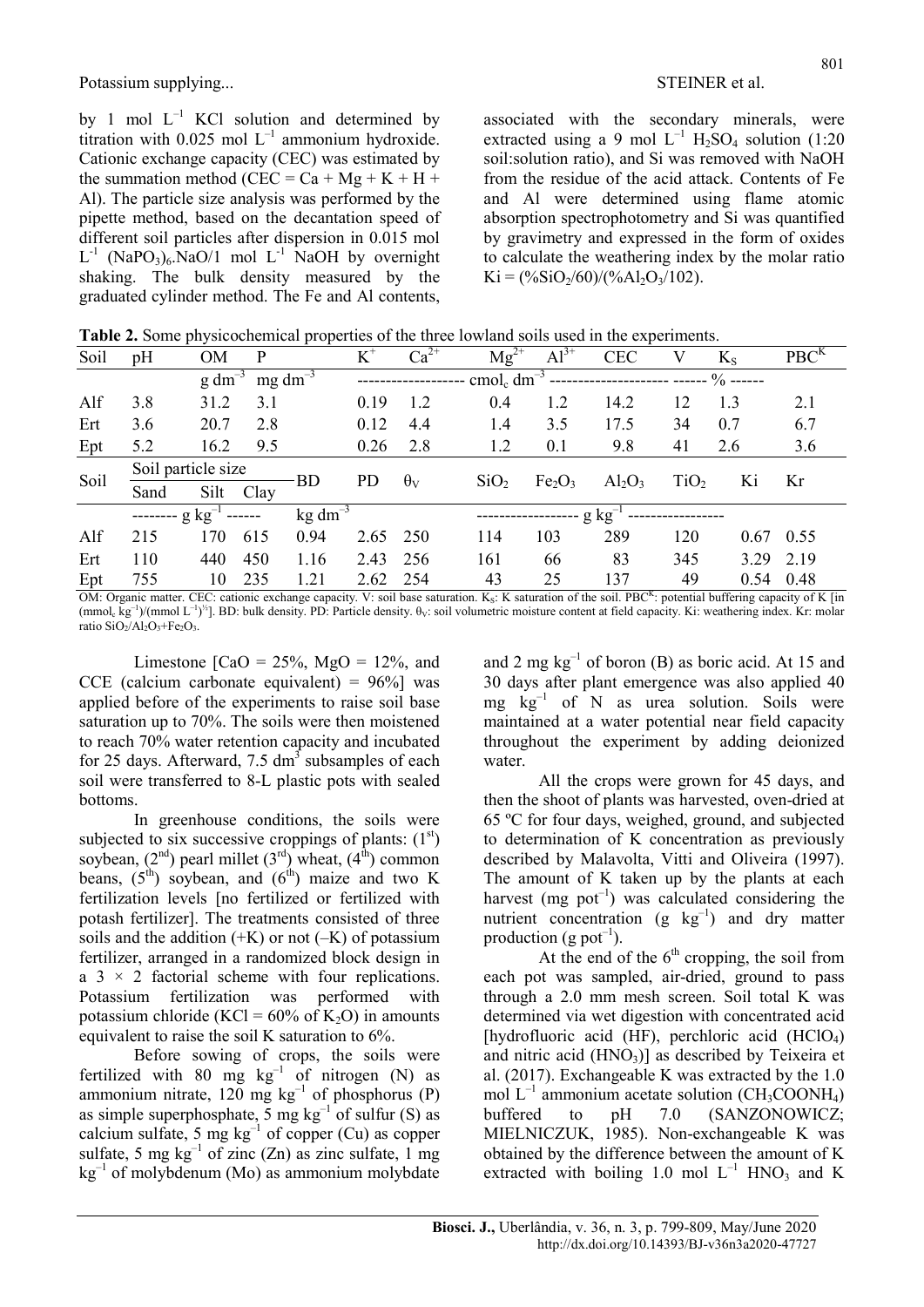extracted with ammonium acetate solution (KNUDSEN; PETERSON; PRATT, 1982). Solution K was obtained after equilibration with 1.0 mmol  $L^ 1$  SrCl<sub>2</sub> solution in a soil: solution ratio of 1:10 for 30 minutes as described by Mielniczuk (1978). In all extracts, K concentration was measured by a flame photometer. The amount of soil K, in mg pot<sup>-</sup> <sup>1</sup>, was calculated considering their concentration, soil volume in each pot (7.5 L) and soil bulk density of the soils (Table 2).

To calculate the contribution of nonexchangeable K to plant nutrition was considered the (i) amounts of nutrient outputs (extracted by plants) and inputs (fertilizer) from the soil during the six plant croppings, and the (ii) change in the amount of exchangeable K in the soils before and after the six successive croppings. Equation 1 proposed by Steiner and Lana (2018) was used to estimate the contribution of non-exchangeable K to plants:

$$
\Delta K_{\text{Non-ex}} = K_{\text{Total taken up}} - K_{\text{Fertilizer}} - (K_{\text{Soil initial}} - K_{\text{Soil final}})
$$
 [1]

where  $\Delta K_{\text{Non-ex}}$  is the amount of K taken up by plants from soil non-exchangeable pools during the six-successive cropping;  $K_{\text{Total taken up}}$  is the amount of K taken up by crops in the six successive croppings;  $K_{Fertilizer}$  is the amount of K applied as fertilizer in the six successive croppings;  $K_{\text{Soil initial}}$  is the amount of exchangeable K in the soils before the successive cropping; and,  $K_{\text{Soil final}}$  is the amount of exchangeable K in the soils at the end of the sixth cropping.

Data were subjected to analysis of variance  $(F-test, p = 0.05)$ , and the effects of soil type and the addition of K fertilizer were compared by Tukey test and F test, respectively, both at the 0.05 level of confidence, considering a factorial arrangement, with four replications. All analyses were performed using Sisvar 5.6 software for Windows (Statistical Analysis Software, UFLA, Lavras, MG, BRA) (FERREIRA, 2014).

#### RESULTS AND DISCUSSION

The results of the analysis of variance showed significant effects  $(p<0.05)$  for the main effects of K fertilizer addition and soil types, as well as for interaction on all the traits measured (Table 3). The significant interaction between the main effects of K addition and soil types indicates that the crop response and soil K dynamics have different behavior in lowland soils of Paraná State, Brazil.

Table 3. Summary of the analysis of variance for the shoot dry matter (SDM), K uptake, structural K, nonexchangeable K ( $_{\text{NE}}$ K), exchangeable K ( $_{\text{E}}$ K), solution K, and non-exchangeable K contribution  $(N_FKC)$  for the effects of potassium addition and soil types

| Causes             | of Probability $>$ F |          |                             |         |               |            |                   |
|--------------------|----------------------|----------|-----------------------------|---------|---------------|------------|-------------------|
| variation          | <b>SDM</b>           | K uptake | structural $K_{\text{NE}}K$ |         | $E_{\rm E}$ K | solution K | $_{\text{NE}}$ KC |
| <b>Bloks</b>       | 0.893                | 0.457    | 0.534                       | 0.587   | 0.341         | 0.217      | 0.547             |
| $K$ addition $(K)$ | < 0.000              | < 0.000  | < 0.000                     | < 0.000 | < 0.000       | < 0.000    | < 0.000           |
| Soil $(S)$         | < 0.000              | < 0.000  | < 0.000                     | < 0.000 | < 0.000       | < 0.000    | < 0.000           |
| $K \times S$       | < 0.000              | 0.038    | < 0.000                     | < 0.000 | < 0.000       | 0.003      | < 0.000           |
| CV(%)              | 6.52                 | 9.17     | 11.37                       | 12.71   | 11.32         | 15.27      | 6.11              |

# Dry matter yield and K uptake

The K supply potential to the plants was different between soils (Figure 1), due to the wide range of parent material and exchangeable K concentration of soils (Table 2). The relative dry matter yield in the first cropping of treatment no fertilized with K ranged from 78 to 97% (Figure 1). The high dry matter yield of soybean  $(1<sup>st</sup>$  cropping), especially for the Alf and Ept, was due to the high levels of readily available K (available  $K \geq 0.15$ cmol<sub>c</sub>  $dm^{-3}$ ) (Table 2). In the second cropping, the relative dry matter yield ranged from 23 to 76% (Figure 1). From the third cropping, the relative dry matter yield was less than 44%. These data indicate that the initial exchangeable K concentration was able to meet the demand of plants only the first cropping. The lower shoot dry matter yield of

plants, from the second crop without K supply can be attributed to the depletion of readily available K pools with the course of successive cropping.

The shoot dry matter yield accumulated during six successive croppings was affected by the addition of K and soil type (Figure 2A). In general, the highest yield of shoot dry matter was obtained in the Ert and Ept, regardless of the addition or not of K fertilizer. These results are due to the high  $PBC^{K}$ of these soils (Table 2). A soil with a large  $PBC^{K}$ will have a greater capacity to maintain the activity of K in the soil solution. This indicated that soils of high PBC $<sup>K</sup>$  have enough K in reserve to replenish</sup> used K by crops while those of low  $PBC^{K}$  will only replace used K slowly. Thus, the release of K will be rapid and slow accordingly. It then implies that soils with high  $PBC^{K}$  will be able to maintain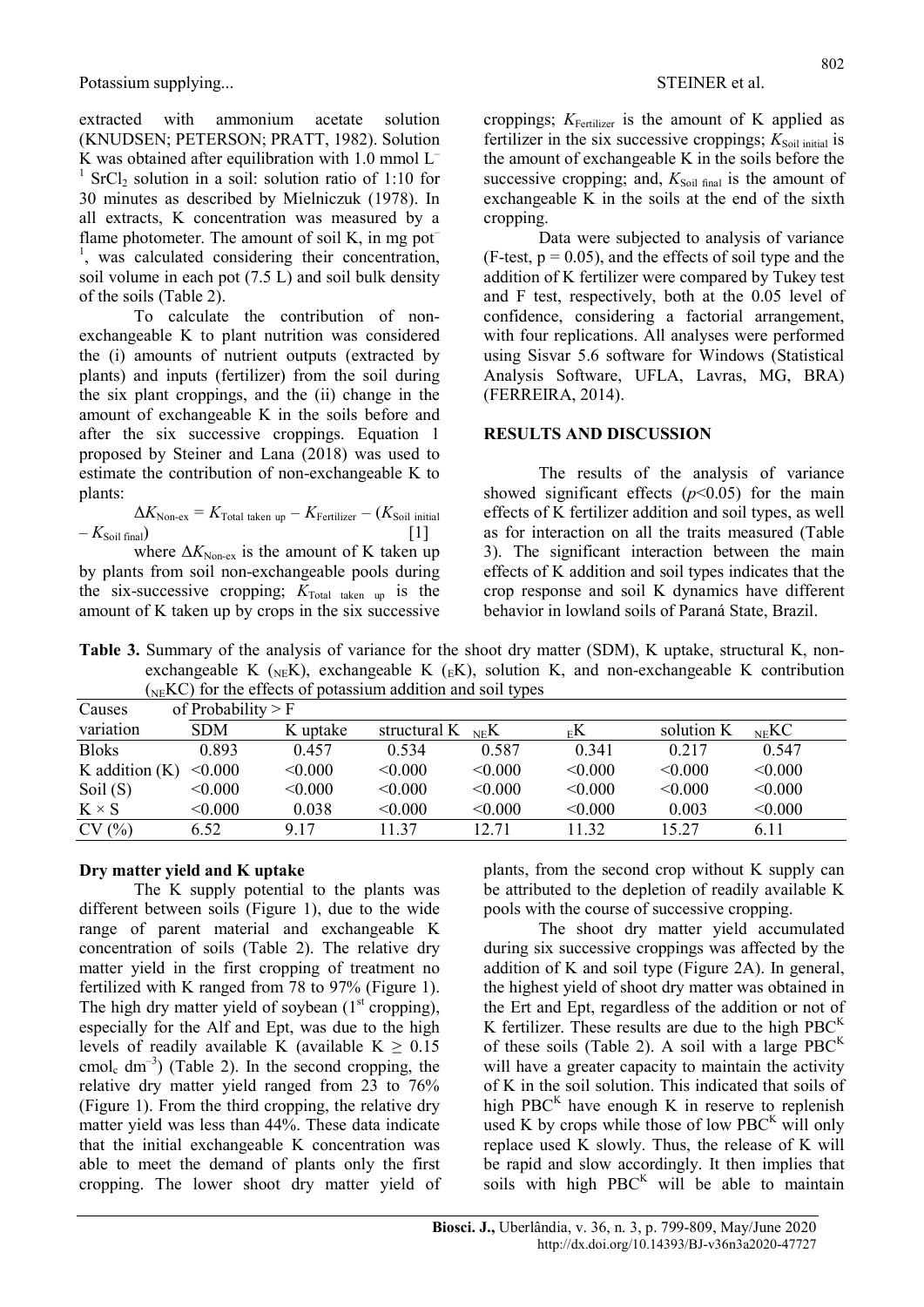solution K intensity against plant depletion for longer periods while those of low values will have

low capacity to maintain the activity of K in the solution and hence frequent fertilization.



Figure 1. Relative shoot dry matter yield of treatments non-fertilized with K during the six-successive croppings in the three lowland soils of Paraná State, Brazil. Vertical lines represent the mean standard error. Alf: Typic Plinthaqualf; Ert: Typic Endoaquert; Ept: Typic Fragiudept.



**Figure 2.** Total shoot dry matter yield  $- (A)$  and total K taken up  $- (B)$  during the six successive croppings in the three lowland soils of Paraná State, Brazil fertilized (+K) and no-fertilized (–K) with K fertilizer. Vertical lines represent the mean standard error. Bars represented by the same uppercase letters, between the different Paraná soils and the same lowercase letters, for the addition of K fertilizer, are not different by Tukey test and F test, respectively, both at the 0.05 level of confidence. Alf: Typic Plinthaqualf; Ert: Typic Endoaquert; Ept: Typic Fragiudept.

The yield of shoot dry matter accumulated in the six croppings ranged from 134 to 158 g pot<sup>-1</sup> (149 g pot<sup>-1</sup>, on average) and from 30 to 65 g pot<sup>-1</sup>  $(46 \text{ g pot}^{-1}$ , on average), respectively, with the addition or not of potassium fertilizer (Figure 2A). These data indicated that the dry matter yield with the addition of K was 224% higher when compared to treatment no fertilized with K. This demonstrates the importance of K fertilization in tropical lowland soils, once the K reserves of these soils, in general, are not sufficient to meet the demand of plants and achieve high crop yields.

When the soils were fertilized with K, the K concentration in the shoot dry matter of plants in all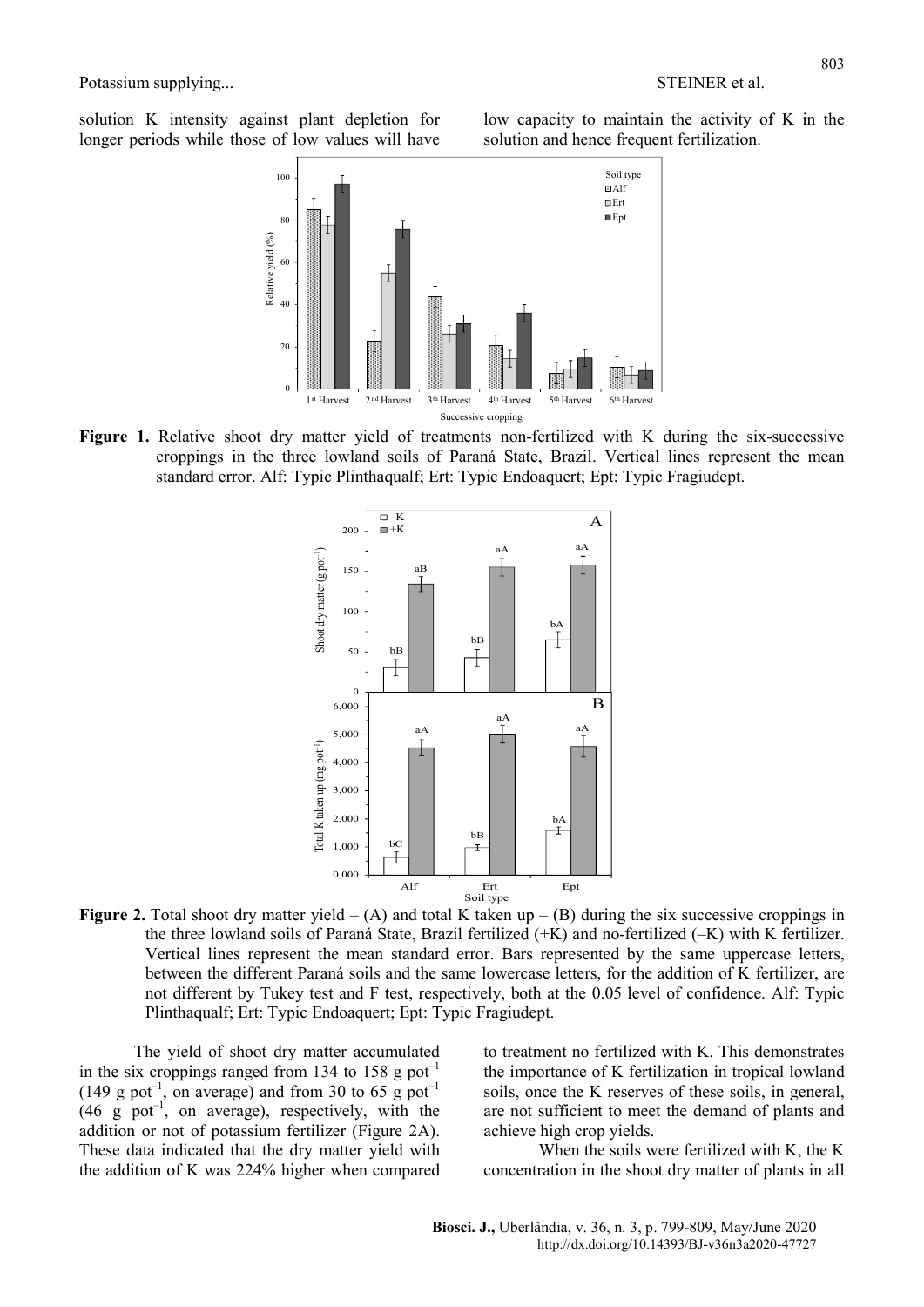cropping remained in the range considered adequate for optimal growth and development of plants (from 19 to 36 g  $kg^{-1}$  of K). According to Malavolta, Vitti and Oliveira (1997), the range of K concentrations considered suitable for soybean is  $17-25$  g kg<sup>-1</sup>, pearl millet from 15–35 g  $\text{kg}^{-1}$ , wheat 15–30 g  $\text{kg}^{-1}$ , common beans  $20-25$  g kg<sup>-1</sup> and maize  $17-35$  g kg<sup>-1</sup> <sup>1</sup>. However, in the treatments not fertilized with  $\overline{K}$ , the K concentration in the shoot dry matter of plants decreases after the second cropping  $\approx 20$  g kg<sup>-1</sup> of K), indicating that there was depletion of readily available K pools of soils, as can be seen in Figure

3. After the third cropping, the K concentration in the shoot dry matter was below the optimum range for plant growth in all soils. Potassium concentration after the third cropping ranged from 18.2 to 19.8 g  $kg^{-1}$  at the common bean, from 5.6 to 6.3 g  $\text{kg}^{-1}$  at the soybean, and 7.7 to 15.2 g  $\text{kg}^{-1}$  at the maize. Symptoms of severe K deficiencies were observed in the last three crops (i.e., common bean, soybean, and maize). Potassium deficiency symptoms appeared initially on older leaves as chlorotic spots but soon developed for dark necrotic lesions (dead tissue).



Figure 3. Concentrations of structural K, non-exchangeable K, exchangeable K and solution K in the three lowland soils of Paraná State, Brazil, before and after the sixth successive cropping of plants fertilized (+K) and no-fertilized (–K) with K fertilizer. Vertical lines represent the mean standard error. Bars represented by the same uppercase letters, between the different lowland soils and the same lowercase letters, for the addition of K fertilizer, are not different by the Tukey test at the 0.05 level of confidence. Alf: Typic Plinthaqualf; Ert: Typic Endoaquert; Ept: Typic Fragiudept.

The total amount of K taken up by the plants during the six successive croppings was affected by K fertilizer application and soil type (Figure 2B). As expected, the K application significantly increased K amount taken up during the six successive croppings in all soils. The total amount of K taken up by the plants with the addition of K  $(4,710 \text{ mg pot}^{-1}$ , on average) was 342% higher when compared to treatment no fertilized with K  $(1,065 \text{ mg pot}^{-1})$ , on average). When the soils were not fertilized with K, the higher K amount taken up by the plants was obtained in the Ept (Figure 2B). These results are due to the high levels of readily available K of this soil (Table 1). On the other hand, the lower K amount taken up by the plants obtained

in the Alf was due to lower availability and lower PBC $<sup>K</sup>$  of this soil (Table 1).</sup>

#### Soil potassium pools

Potassium supply capacity to plants in the short and medium-term had a wide variation between soils (Figure 3). Potassium supply potential of soils is conceived to include K supplied from solution K, exchangeable K, and non-exchangeable K pools. The order of abundance of the K pools in the soils is structural  $K >$  non-exchangeable  $K >$ exchangeable  $K >$  solution K (Figure 3). The soil structural K constituted 84 to 96% of the total K and ranged from 1,730 to 7,373 mg  $kg^{-1}$  (Figure 3A).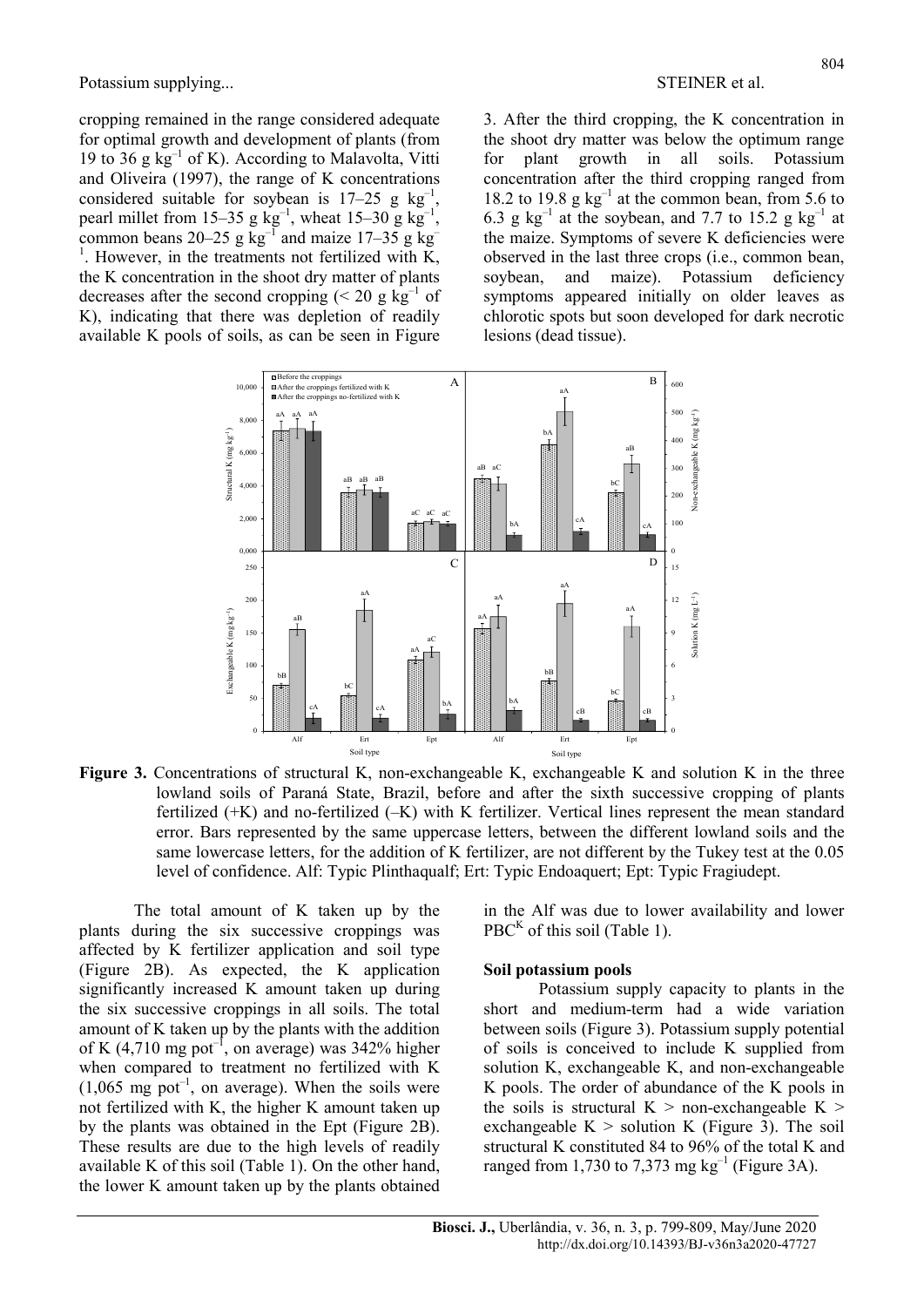The K content of soil minerals varies with the source of parent material and the degree of weathering (STEINER; LANA, 2018). Higher structural K concentration was observed in the Typic Plinthaqualf (Alf) derived from the Ponta Grossa Formation sediments composed of very micaceous shale's (Table 1). The pellitic sedimentary rocks (shales) can contain up to 30,000 mg  $kg^{-1}$  of K (SPARKS; HUANG, 1985). These results are associated with the presence of mica as a natural source of K in its structure. The mineral K reserves of soil are found in primary minerals such as mica and feldspar, and secondary minerals such as illite, vermiculite and interstratified clay minerals (SPARKS; HUANG, 1985). Silva et al. (2000) also found the highest values of total K in soils derived from pellitic rocks, which according to Melo et al. (2005) are materials relatively rich in K mineral.

Soil structural K concentration was not affected by successive cropping and the addition of K fertilizer (Figure 3A). This indicates that the structural K was not easily released to the plants during the six croppings of plants, confirming the results reported by Steiner and Lana (2018) in upland soils of southern Brazil.

Non-exchangeable K concentration in the soils was affected by the K fertilizer application (Figure 3B). Potassium addition significantly increased non-exchangeable K concentration in the soils, except for the Alf (Figure 3B). Initial nonexchangeable K concentrations ranged from 211 to 384 mg  $kg^{-1}$  (286 mg  $kg^{-1}$ , on average), and after the sixth cropping, these concentrations increased from 244 to  $505 \text{ mg} \text{ kg}^{-1}$  (355 mg kg<sup>-1</sup>, on average), indicating a mean increase of 24%. This increase in the non-exchangeable K concentration may be because the frequent application of K fertilizers results in changes in soil K minerals (BORTOLUZZI et al., 2005). In a clay soil of the Jaboticabal, São Paulo, Chiba et al. (2008) found that the application of 900 kg ha<sup>-1</sup> yr<sup>-1</sup> of K<sub>2</sub>O increased the non-exchangeable K concentration of 40%. In a study conducted for 11 years in an Arenic Hapludult of Santa Maria (RS), Bortoluzzi et al. (2005) found increased of non-exchangeable K with the addition of K, reflecting in the increased of micaceous minerals (i.e., illite and illite-smectite interstratified clay), compared to the soil without K fertilization. According to Steiner and Lana (2018), the change of soil K minerals due to the weathering process can be minimized with the addition of K fertilizers.

When the soils were not fertilized with  $K$  (– K), the non-exchangeable K concentration decreases in all the soils (Figure 3B), indicating that these

non-exchangeable sources contributed to the supply of K to plants. Initial non-exchangeable K concentrations ranged from 211 to 384 mg  $kg^{-1}$  (286) mg  $kg^{-1}$ , on average), and at the end of the sixth cropping, these concentrations decreased from 59 to 72 mg  $\text{kg}^{-1}$  (64 mg  $\text{kg}^{-1}$ , on average), representing a decrease from the initial mean of 78%. The depletion of soil non-exchangeable K pools with successive cropping, confirms the results reported by Steiner and Lana (2018) in upland soils of Southern Brazil, who found that the nonexchangeable K at the end of the  $6<sup>th</sup>$  cropping was reduced in up to 68% in the treatment without K fertilizer.

Fraga et al. (2009) reported that the K supply in the short term  $(1<sup>st</sup>$  cropping) was conditioned by the soil exchangeable K concentration, while in the course of successive cropping  $(2<sup>nd</sup>$  and  $3<sup>rd</sup>$  cropping) this supply was obtained by the release of K from non-exchangeable sources. Indeed, when solution K and exchangeable K are reduced to low levels by plant uptake, nonexchangeable K can be released from clay interlayers (BORTOLUZZI et al., 2005). Nonexchangeable K can be a source available to plants in the medium term. However, the release rate of K from the non-exchangeable pool is influenced by particle size and chemical and mineralogical composition of the soil (MELO et al., 2005).

The intense cropping and/or K fertilizer application may affect the soil K dynamic, leading to changes in clay mineral composition (VELDE; PECK 2002; BORTOLUZZI et al., 2005; ROSOLEM; VICENTINI; STEINER, 2012). Hinsinger and Jaillard (1993) observed the formation of vermiculite, in detriment of illite, in the rhizosphere soil of ryegrass plants in only 32 days of growing. Under these conditions, the release of K from the illite layers, induced by the action of plant roots, was almost complete. Rosolem, Vicentini and Steiner (2012) showed that the K depletion in soil under intense cropping could occur in both exchangeable and non-exchangeable pools, even when frequent additions of K fertilizers are performed.

Soil exchangeable K concentration was affected by successive cropping and K fertilizer application (Figure 3C). The K application significantly increased exchangeable K concentration in the soils, except for the Alf (Figure 3C). These increases, however, were dependents of soil type and initial exchangeable K concentration. Initial exchangeable K concentrations ranged from 55 to 109 mg  $\text{kg}^{-1}$  (78 mg  $\text{kg}^{-1}$ , on average), and at the end of the sixth cropping, these concentrations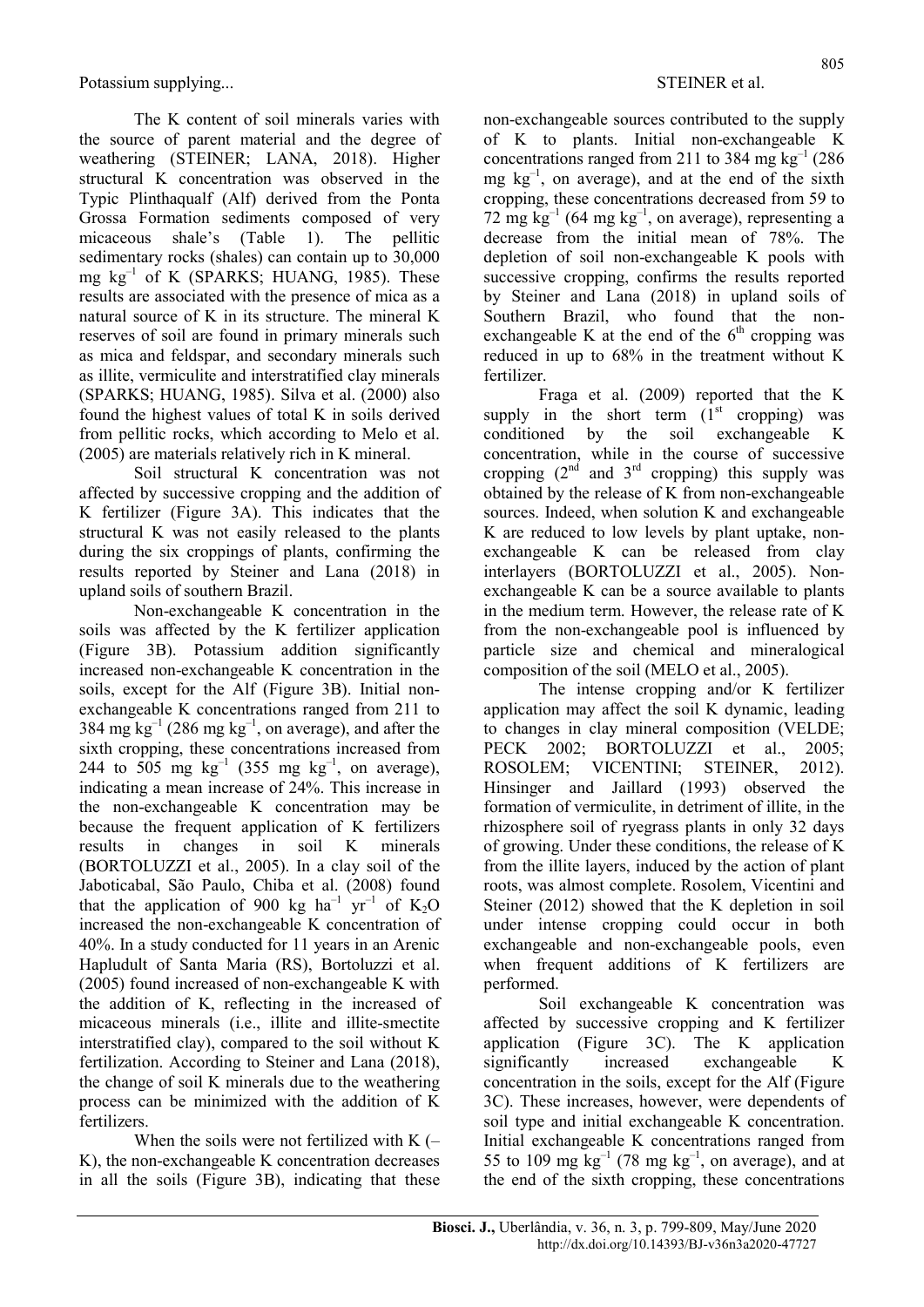increased from 121 to 185 mg  $kg^{-1}$  (154 mg  $kg^{-1}$ , on average), indicating a mean increase of 97%. The increase in the exchangeable K concentration of soils was due to the fact the K fertilization promotes greater retention of K in the soil exchange complex (ROSOLEM; VICENTINI; STEINER, 2012; STEINER; LANA, 2018). However, these exchangeable K levels are determined by the ability of exchange sites in adsorbing K ion, where its increase is only possible by the increase in the number of such sites.

When the soils were not fertilized with  $K$  (– K), the exchangeable K concentration decreases (Figure 3C). Before the cropping, the exchangeable K concentrations ranged from 55 to 109 mg  $kg^{-1}$  (78) mg  $kg^{-1}$ , on average), and at the end of the sixth cropping, these values decreased from 20 to 26 mg  $kg^{-1}$  (22 mg  $kg^{-1}$ , on average), representing a decrease from the initial mean of 72% (Figure 3C). Bortoluzzi et al. (2005) reported similar results in an experiment conducted for 11 years in an Arenic Hapludult of the State of Rio Grande do Sul, Brazil. These authors verified that when the soil was not fertilized with K, the soil available K reduced from 50 mg  $kg^{-1}$  at the beginning of the experiment to 38 mg  $kg^{-1}$  in the first year, and 30 mg  $kg^{-1}$  at the end of the second year. On the other hand, when the soil was fertilized with K, the soil available K concentrations increased from 50 mg  $kg^{-1}$  to 80 and  $85 \text{ mg kg}^{-1}$ , at the end of the first and second year, respectively. After this period, the available K levels in both treatments remained constant around 30 and

90 mg  $kg^{-1}$ , respectively, with and without K fertilization. According to these authors, the maintenance of these levels for nearly a decade with intense cropping of K-demanding crops was only ensured by the release of K from weathering of K feldspars and phyllosilicates.

In general, in this study, the exchangeable K concentration of 22 and 150 mg  $kg^{-1}$  may be considered the lower and upper limits for the soil K balance in case of exhaustion and excess of K, respectively. According to Velde and Peck (2002), these limits are determined mainly by the mineralogy of soils. The results presented here for the exchangeable K and non-exchangeable K in the soils (Figure 4) confirmed the results reported by Fraga et al. (2009), Vieira et al. (2016) and Rosolem, Vicentini and Steiner (2012). These authors showed that the non-exchangeable K pool could maintain or even enhance soil exchangeable K reserves in the long term. However, maintaining such a situation in the long term may decrease soil K reserves, compromising the movement of the nutrient into the soil solution and thus also the successful establishment and growth of crops. In long-term experiments, Borkert et al. (1997) also observed a decrease in exchangeable K concentration in different soil types during successive years of the soybean crop and found that it would be necessary to apply at least 80 kg ha<sup>-1</sup> yr<sup>-1</sup> 1 of  $K_2O$  to maintain soil exchangeable K concentrations and avoid depletion of the soil K reserves.



Figure 4. Non-exchangeable K contribution to K uptake of plants during the six successive croppings in the three lowland soils of Paraná State, Brazil, fertilized (+K) and no-fertilized (–K) with K fertilizer. Vertical lines represent the mean standard error. Bars represented by the same uppercase letters, between the different lowland soils and the same lowercase letters, for the addition of K fertilizer, are not different by Tukey test and F test, respectively, both at the 0.05 level of confidence. Alf: Typic Plinthaqualf; Ert: Typic Endoaquert; Ept: Typic Fragiudept.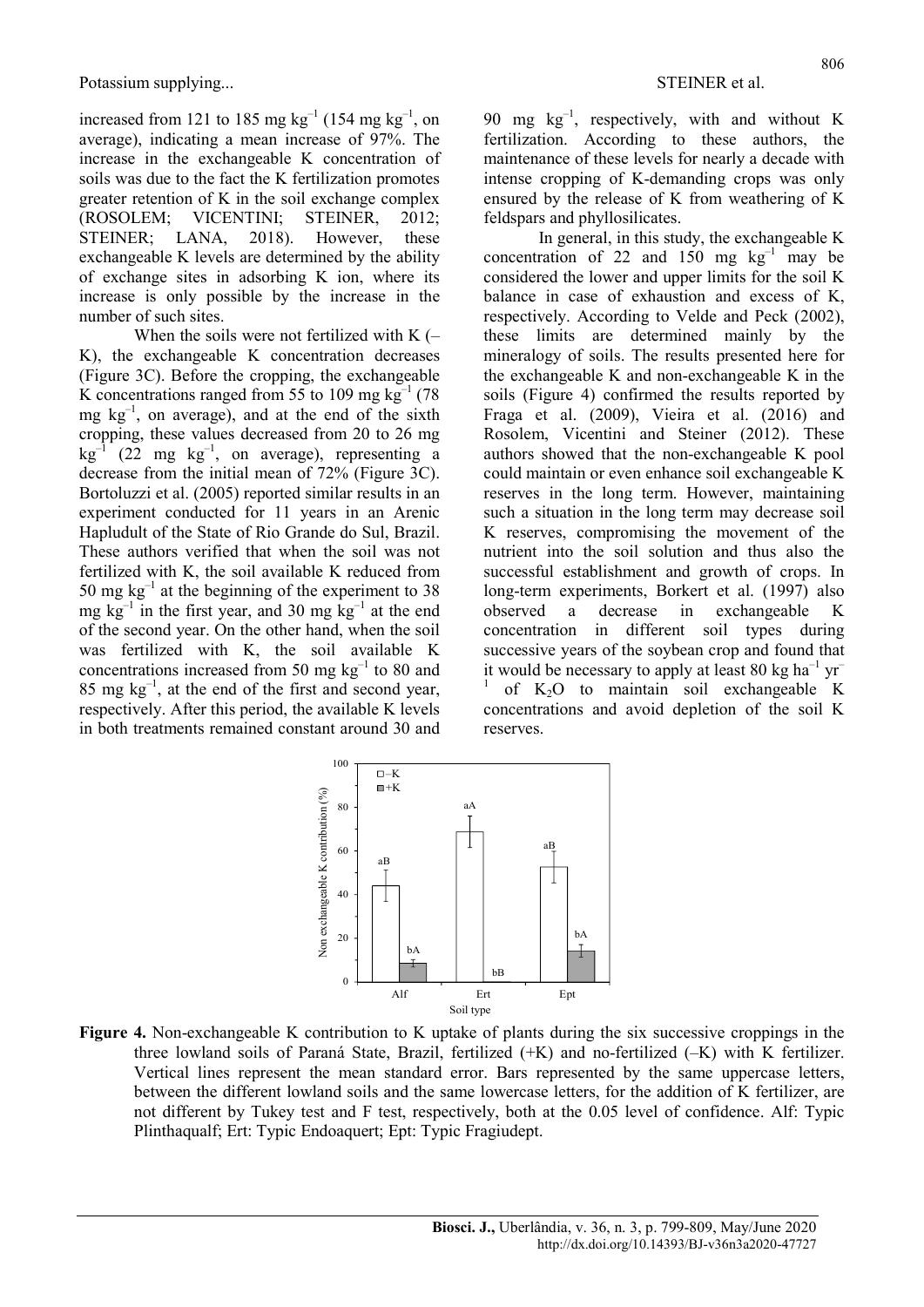Soil solution K concentration was affected by successive cropping and K fertilizer application (Figure 3D). The addition of K fertilizer resulted in significant increases in solution K concentration in the soils, except for the Alf. These increases, however, were dependents of soil type and initial exchangeable K concentration. Initial solution K concentration ranged from 2.8 to 9.4 mg  $L^{-1}$  (5.6 mg)  $L^{-1}$ , on average), and at the end of the sixth cropping, these concentrations increased from 9.6 to 11.6 mg  $L^{-1}$  (10.6 mg  $L^{-1}$ , on average), indicating a mean increase of 89%. In turn, when the soils were not fertilized with  $K$  (-K), the initial solution  $K$ concentration ranged from 2.8 to 9.4 mg  $L^{-1}$  (5.6 mg  $L^{-1}$ , on average), and at the end of the sixth cropping these values decreased from 1.0 to 1.9 mg  $L^{-1}$  (1.2) mg  $L^{-1}$ , on average), representing a decrease from the initial mean of 78%. These results indicate that has reached a balance between pools of solution K and exchangeable K with a minimum of soluble K in the soil-plant system.

### Non-exchangeable K contribution

The K addition and soil type affected the non-exchangeable K contribution to K uptake of plants during the six cropping's (Figure 4). When the soils were not fertilized with  $K$   $(-K)$ , the nonexchangeable K contribution to total K uptake of plants ranged from 44 to 69%. These results report the importance of non-exchangeable K pools in the supply of this nutrient to plants in agricultural production systems. With K fertilization (+K), the non-exchangeable K contribution to total K uptake of plants ranged was 9 and 14% for the Alf and Ept. These results show that even with the application of high rates of K fertilizer the successive cropping also extracted K of non-exchangeable pools. However, for the Ert there was no non-exchangeable K contribution to total K uptake of plants during the cropping (Figure 4).

In a sandy soil of Rio Grande do Sul, Brazil, Simonete et al. (2002) estimated that even considering the residual effect of ryegrass K fertilization under continuous ryegrass–rice cropping system, at least 30% of the total K taken up by plants was from the non-exchangeable K pool. In lowland soils of Rio Grande do Sul, Brazil, Fraga et al. (2009) found that non-exchangeable K contribution to the K nutrition of rice plants ranged 12 to 72% in the treatments no fertilized and fertilized with K fertilizer, respectively. The exploitation of K pools initially considered nonexchangeable for plants has been commonly reported in the literature, even in scenarios involving K fertilizer application (VIEIRA et al., 2016; STEINER; LANA, 2018). Rosolem, Vicentini, and Steiner (2012) found that the nonexchangeable K pools were the main sources of the nutrient for successive cropping of ruzigrass [Urochloa ruziziensis (Syn. Brachiaria ruziziensis)]. Rosolem, Machado and Ribeiro (1988) found that when the exchangeable K concentration is less than 60 mg  $kg^{-1}$  there was the release of K from nonexchangeable sources, and these sources would be responsible for the K nutrition of plants, and the maintenance of appropriate levels of soil exchangeable K.

# **CONCLUSIONS**

The initial exchangeable K concentration upper at 0.19 cmol<sub>c</sub> dm<sup>-3</sup> (or 74 mg dm<sup>-3</sup>) in the Typic Plinthaqualf (Alf) and Typic Fragiudept (Ept) was enough to achieve higher soybean yield at 85% of maximum yield in the first cropping, indicating no need to fertilize with K because of the contribution of non-exchangeable K.

When the soils were not fertilized with K, the successive cropping of plants resulted in a continuous depletion process of non-exchangeable K and exchangeable K pools. However, this depletion was less pronounced in soils with a higher potential buffer capacity of K.

The concentrations of non-exchangeable K and exchangeable K were increased with the addition of K fertilizers, indicating the occurrence of K fixation in lowland soils.

The non-exchangeable K contribution to K nutrition of plants during the six-cropping ranged from 44 to 69% in the treatments without the addition of K fertilizer, reporting the importance of non-exchangeable K pools in the supply of this nutrient to plants in agricultural production systems.

RESUMO: Os efeitos dos cultivos sucessivos e da adubação potássica na dinâmica de potássio (K) do solo e na mobilização do K não-trocável para às plantas em três solos de varzea do Estado do Paraná, Brasil, foram investigados neste estudo. Amostras dos três solos de várzea foram submetidas à adição ou não de fertilizante potássico e a seis cultivos sucessivos de plantas (soja, milheto, trigo, feijão, soja e milho). As culturas foram cultivadas em vasos de 8-L por 45 dias e, ao final do sexto cultivo, foram coletadas amostras de solos para a deteminação das diferentes formas de K do solo. Os solos de vázea diferenciaram-se na capacidade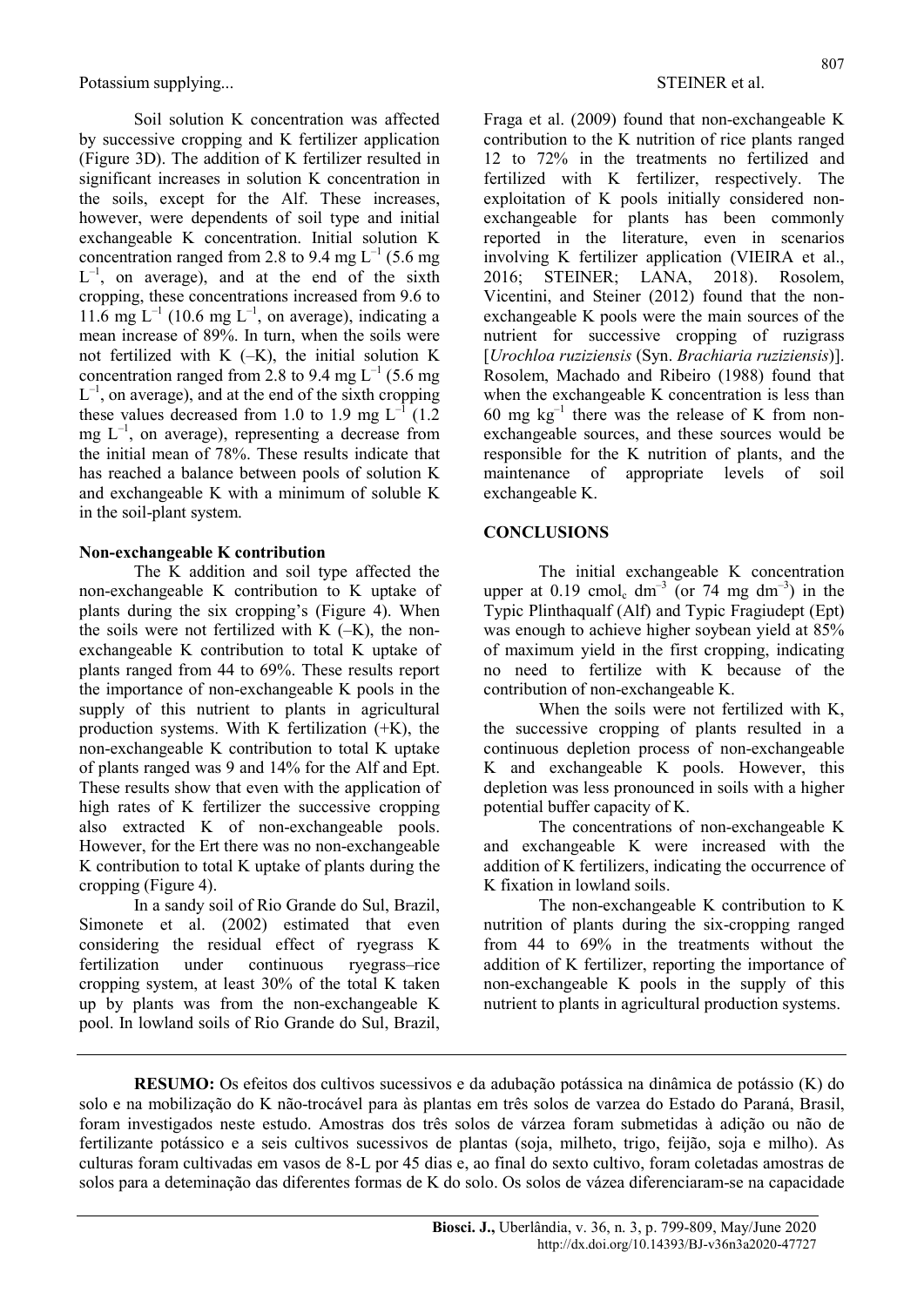de suprir K às plantas a curto e médio prazo, devido à ampla variação do material de origem e dos teores de K na solução, K trocável, K não-trocável e K estrutural. Quando os solos não foram adubados com K, o cultivo sucessivo de plantas resultou em um processo contínuo de esgotamento das formas de K não-trocável e K trocável, sendo menos acentuada nos solos com maior poder tampão de potássio. Os teores de K não-trocável e K trocável aumentaram com a adição de fertilizantes potássicos, indicando a ocorrência de fixação de K pelo solo. A contribuição do K não-trocável para a nutrição das plantas durante os seis cultivos variou de 44 a 69% no tratamento sem adição de fertilizante potássico. Estes resultados reportam a importância das formas de K não-trocável para o suprimento deste nutriente às plantas nos sistemas de produção agrícolas.

PALAVRAS-CHAVE: K trocável. Cultivos intensivos. K não-trocável. Balanço de potássio do solo.

### REFERENCES

BARBER, S. A. Soil Nutrient Bioavailability: A Mechanistic Approach. 2<sup>nd</sup> Ed., New York: John Wiley, 1995.

BILIAS, F. BARBAYIANNIS, N. Contribution of non-exchangeable potassium on its quantity-intensity relationships under K-depleted soils, Archives of Agronomy and Soil Science, Abingdon, v. 64, n. 14, p. 1988-2004, 2018. https://doi.org/10.1080/03650340.2018.1472376

BORKERT, C. M.; FARIAS, J. R. B.; SFREDO, G. J.; TUTIDA, F.; SPOLADORI, C. L. Resposta da soja à adubação e disponibilidade de potássio em Latossolo Roxo distrófico. Pesquisa Agropecuária Brasileira, Brasília, v. 32, n. 10, p. 1235-1249, p. 1997.

BORTOLUZZI, E. C.; RHEINHEIMER, D. S.; KAMINSKI, J.; GATIBONI, L. C.; TESSIER, D. Alterações na mineralogia de um Argissolo do Rio Grande do Sul submetido à fertilização potássica. Revista Brasileira de Ciência do Solo, Viçosa, v. 29, n.3, p. 327-335, 2005. https://doi.org/10.1590/s0100-06832005000300002

CHIBA, M. K.; NATALE, W.; CRUZ, M. C. P.; TEIXEIRA, L. A. J.; CENTURION, J. F. Potássio nas frações texturais de Latossolo. Acta Scientiarum. Agronomy, Maringá, v. 30, n. 4, p. 581-587, 2008. https://doi.org/10.4025/actasciagron.v30i4.5321

FERREIRA, D. F. Sisvar: an Guide for its Bootstrap procedures in multiple comparisons. Ciência e Agrotecnologia, Lavras, v. 38, n. 2, p. 109-112, 2014. http://dx.doi.org/10.1590/S1413-70542014000200001

FRAGA, T. I.; GENRO-JUNIOR, S. A.; INDA, A. V.; ANGHINONI, I. Suprimento de potássio e mineralogia de solos de várzea sob cultivos sucessivos de arroz irrigado. Revista Brasileira de Ciência do Solo, Viçosa, v. 33, n. 3, p. 497-506, 2009. https://doi.org/10.1590/s0100-06832009000300003

HINSINGER, P.; JAILLARD, B. Root-induced release of interlayer potassium and vermiculitization of hlogopite as related to potassium depletion in the rhizosphere of ryegrass. **Journal of Soil Science**, Oxford, v. 44, n. 3, p. 525-534, 1993. https://doi.org/10.1111/j.1365-2389.1993.tb00474.x

KNUDSEN, D.; PETERSON, G. A.; PRATT, P. F. Lithium, sodium, and potassium. In: PAGE, A. L. (Ed.) Methods of soil analysis. 2<sup>nd</sup> ed. (p. 225-246), Madison: American Society of Agronomy, 1982. p.225-246.

MALAVOLTA, E. A.; VITTI, G. C.; OLIVEIRA, A. S. Avaliação do estado nutricional das plantas: princípios e aplicações. Piracicaba: Potafos, 1997, 319p.

MELO, V. F.; CORRÊA, G. F.; RIBEIRO, N. A.; MASCHIO, P. A. Cinética de liberação de potássio e magnésio pelos minerais da fração areia de solos do Triângulo Mineiro. Revista Brasileira de Ciência do Solo, Viçosa, v. 29, n. 4, p. 533-545, 2005. https://doi.org/10.1590/s0100-06832005000400006